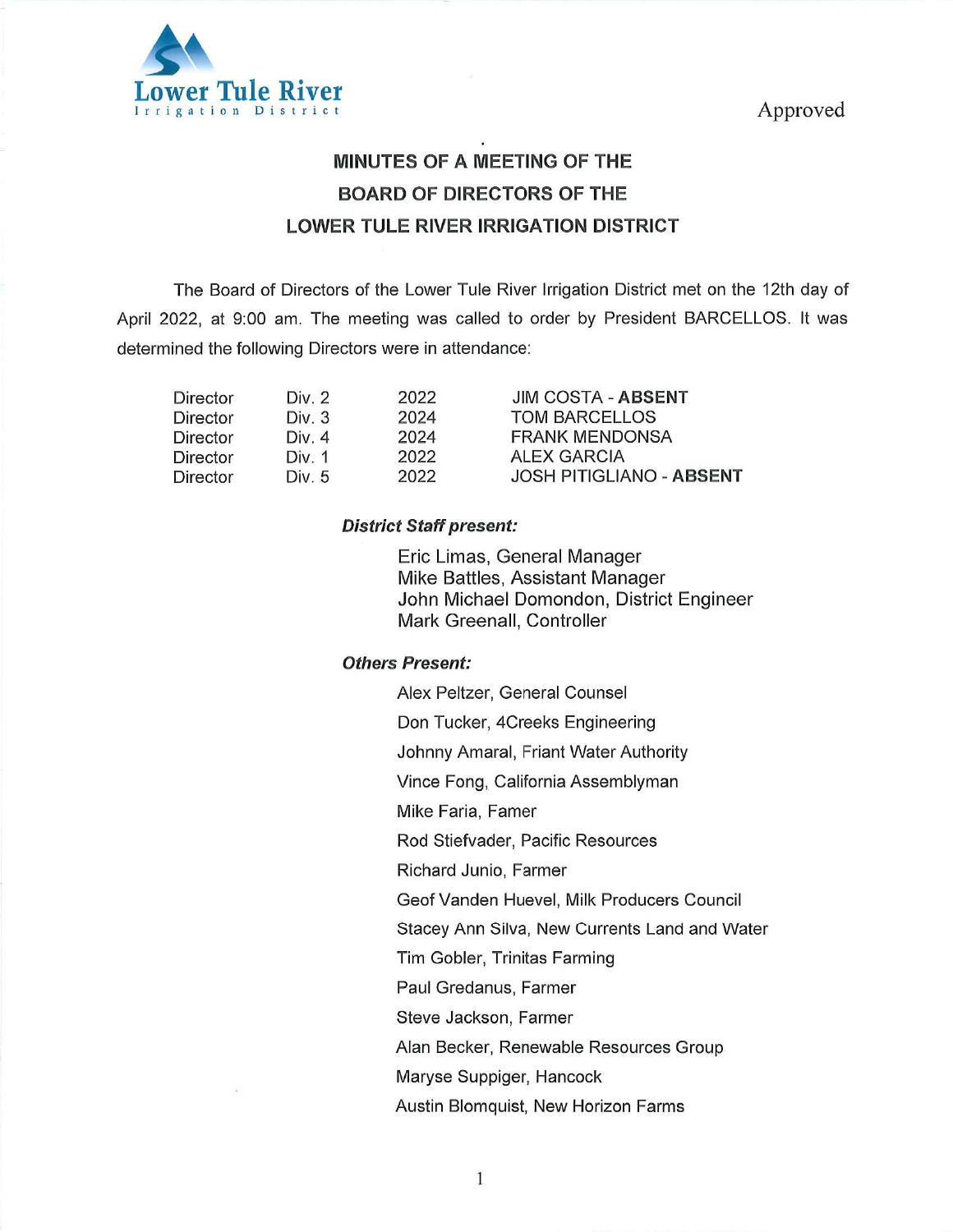

## BOARD ADMINISTRATION

On motion by Director GARCIA, second by Director MENDONSA and unanimously approved, the agenda was approved as presented.

On motion by Director GARCIA, second by Director MENDONSA, and unanimously approved, the minutes of the March 8, 2022 meeting were approved as presented.

## WATER RESOURCES

Manager LIMAS reviewed current water conditions. It has been extremely dry across the state since the first of the year. The Friant Water Year 2022 initial allocation was announced at 15% Class 1. The CVC allocation is currently 0%. No action was taken.

LIMAS reviewed the Tule River supply, Poplar share balances, and Riparian entitlement earned for the year. LIMAS presented a plan on how to deliver the entitlements and allocate the remainder of the Tule River supply to the District landowners. After discussion, on motion by Director GARCIA, second by Director Mendonsa and unanimously approved, the Board approved an allocation of 23 acre-feet per share to the Poplar shareholders. After further discussion, on motion by Director GARCIA, second by Director MENDONSA, and unanimously approved, the Board set the water rate for allocations to landowners at \$70 per acre-foot. The water will be recharged and allocated as groundwater credits.

The Board reviewed a draft turnout meter policy. After discussion, on motion by Director MENDONSA, second by Director GARCIA, and unanimously approved, the Board approved the meter policy and directed staff to apply for grant funds before implementing the policy.

 $\overline{2}$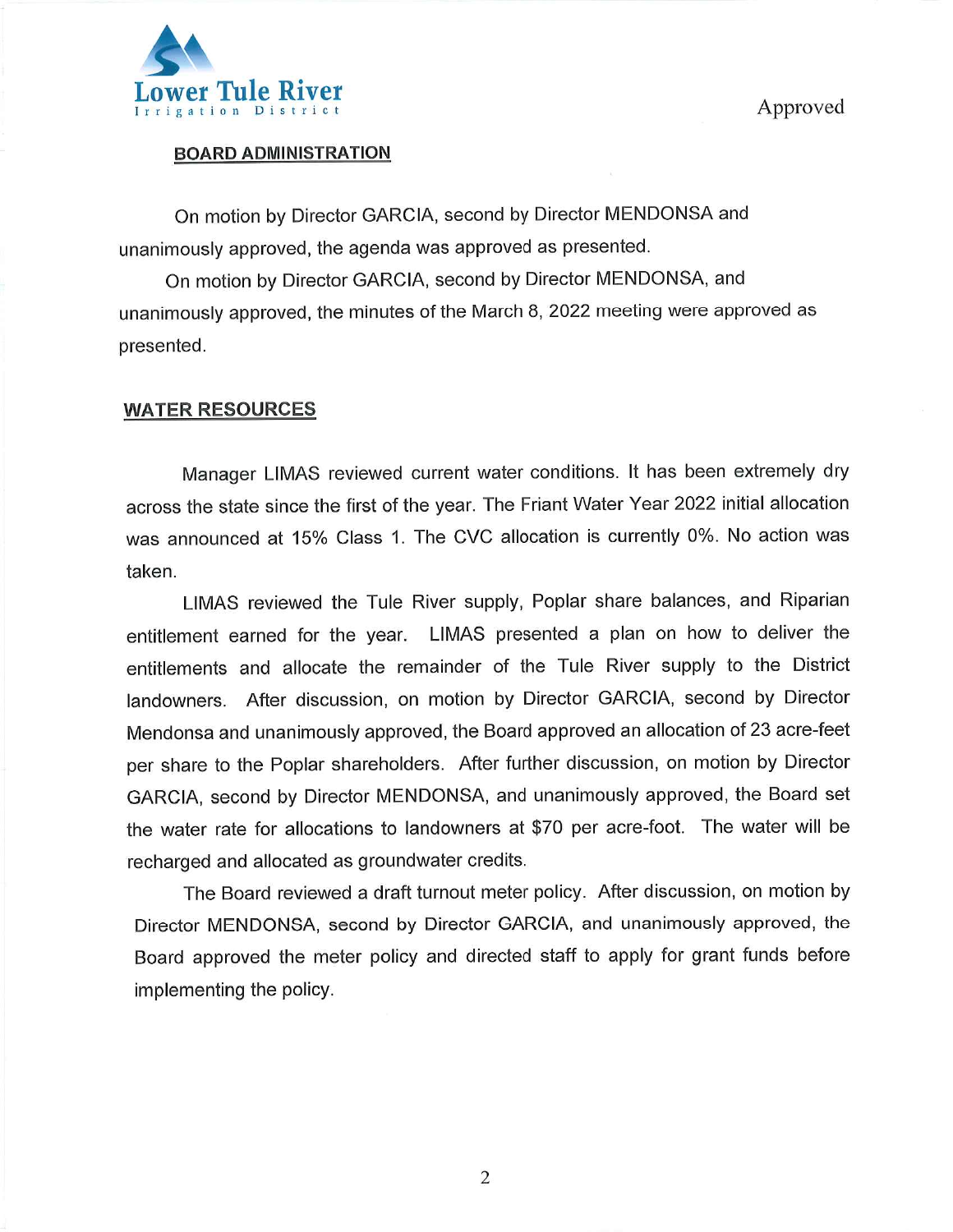

# FRIANT WATER AUTHORITY

Johnny Amaral, FWA COO, reviewed activities related to the Friant Kern Canai operations, the water quality ad-hoc committee activities, and subsidence/capacity correction activities. No action was taken.

## DISTRICT OPERATIONS

# Construction and Operation activities

MIKE BATTLES reviewed ongoing water run and canal maintenance activities. Safety meetings were held, shop and facility inspections were performed. O&M on the Teapot Dome/Pioneer/Vandalia and Campbell Moreland systems were performed. Construction projects are ongoing at Teapot Dome and Vandalia. BATTLES also reported on Grader repairs needed to the siopers. No action was taken.

#### Administrative Activities

The Board reviewed an agreement amendment with the High Speed Rail Authority regarding a crossing at the Lawrence Ditch. After Discussion, on motion by Director GARCIA, second by Director MENDONSA, and unanimously approved, the Board approved execution of the agreement, subject to final General Manager and General Counsel review.

The Board considered Resolution 2022-4-1 , Considering District Participation in California State Agency Surplus Property Program. After discussion, on motion by Director MENDONSA, second by Director GARCIA, and unanimously approved, the Board approved Resolution 2022-4-1.

The Board reviewed the financial reports for the month of March. On motion by Director GARCIA, second by Director MENDONSA and unanimously approved, the Board approved the financial reports.

The Board reviewed the bills paid for the month of March. On motion by Director GARCIA, second by Director MENDONSA and unanimously approved, the Board approved the bills paid.

3